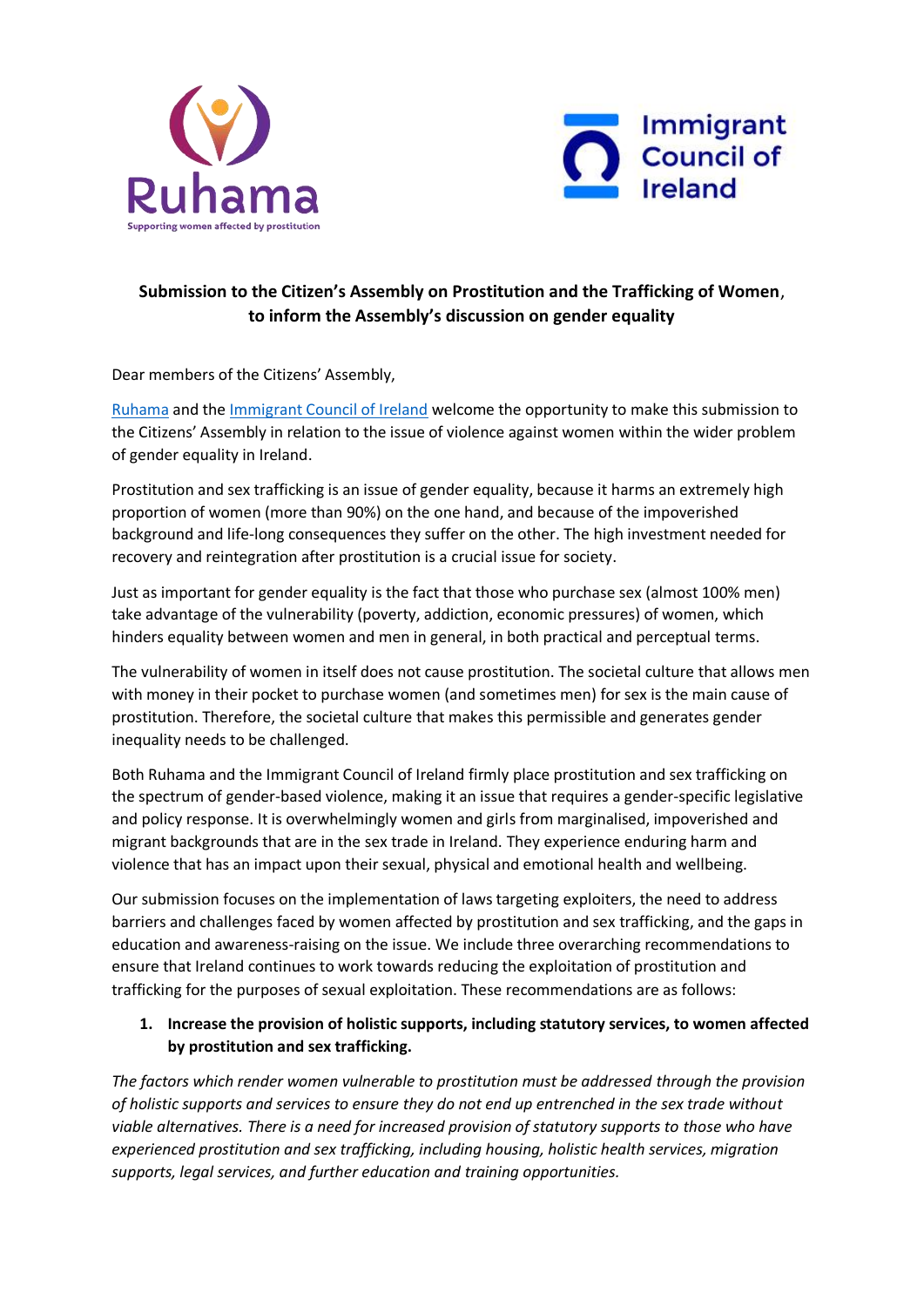



### **2. Effectively implement legislation to both prevent and respond to sexual exploitation.**

*The majority of prostitution in Ireland is controlled by organised crime, and is fuelled by demand from the men who pay for sex. Legislation that deters organised profiteers of prostitution, human traffickers and sex-buyers must be effectively implemented to ensure it results in a reduction in commercial sexual exploitation.*

#### **3. Carry out awareness-raising, education and research on the sex trade.**

*In order to shift attitudes to commercial sexual exploitation, reduce its prevalence, and move towards a societal understanding of it as a form of violence against women, the government must continue to resource awareness-raising and education initiatives, including measures to deter demand.* 

The three core areas to address are outlined in detail on the subsequent pages within this submission, and all of this is contextualised within the current situation regarding commercial sexual exploitation in Ireland.

We appreciate the work that is being done by the members of the Citizens' Assembly to address the core issues standing in the way of the achievement of gender equality in Ireland, and would like to take this opportunity to thank the members for their consideration of our joint submission.

Should you have any questions or require any clarification on the contents of this submission, please do not hesitate to get in touch with the representatives of Ruhama or the Immigrant Council of Ireland named below.

Yours sincerely,

Barbara Condon **CEO, Ruhama**  [barbara@ruhama.ie](mailto:barbara@ruhama.ie)

Dr. Nusha Yonkova **Gender & Anti-Trafficking Expert, the Immigrant Council of Ireland** [nusha@immigrantcouncil.ie](mailto:nusha@immigrantcouncil.ie)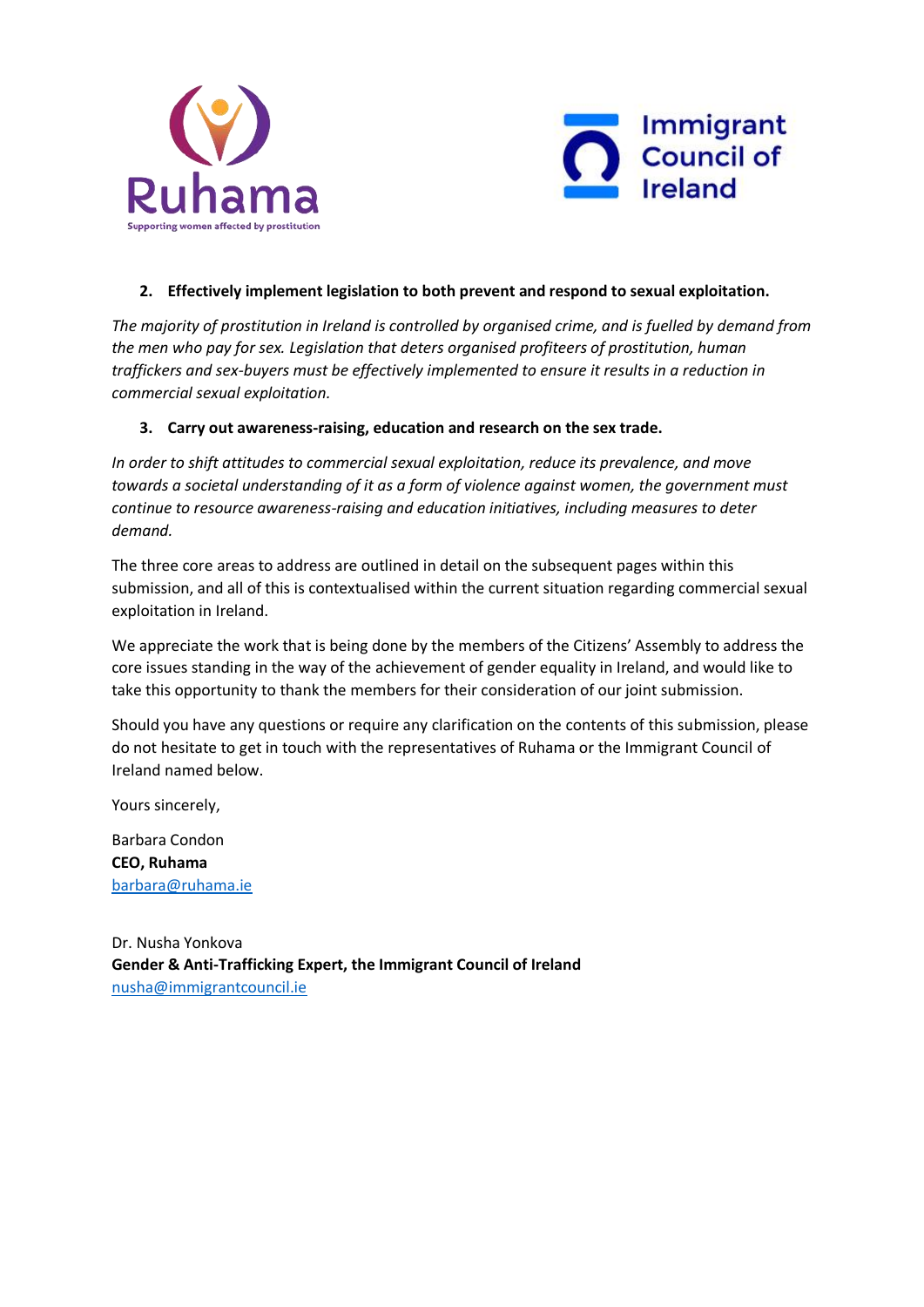



## **About Ruhama**

As Ireland's only dedicated frontline NGO providing support to women affected by prostitution and sex-trafficking for three decades, we believe Ruhama is well-positioned to make a submission to the Citizens' Assembly, and is grateful for the opportunity to do the same.

Since our foundation in 1989, we have supported thousands of women from over 60 nationalities. At the core of our work is the provision of direct, frontline services to women who require our support. At the same time, we work at a national and international level to influence the development and implementation of broader polices and legislation which tackle sexual exploitation, and ultimately enhance the lives of women affected by the global sex trade. At the national level, Ruhama was a core member of the Turn Off the Red Light campaign, is a member of NWCI, and is represented on the National Observatory on Violence against Women, the Monitoring Committee of the Second National Strategy on Domestic, Sexual and Gender-based Violence, the Victims' Rights Alliance and the South Inner City Drugs and Alcohol Task Force. At the international level, Ruhama is a member of the Coalition for the Abolition of Prostitution [\(CAP International\)](http://www.cap-international.org/) and the [Brussels' Ca](https://www.womenlobby.org/-the-brussels-call-together-for-a-?lang=en)ll campaign of the European Women's Lobby. We are also represented at the EU Civil Society platform against Trafficking in Human Beings.

We currently provide support to over 300 women per year<sup>1</sup>, including women involved in both onstreet prostitution and indoor prostitution.

#### **About the Immigrant Council of Ireland**

The Immigrant Council of Ireland is a charitable non-governmental organisation and an Independent Law Centre regulated by The Law Society of Ireland. The Immigrant Council of Ireland provides information, legal advice and representation to migrants and their families, while we prioritise vulnerable groups, in particular, migrant women experiencing gender-based violence and unaccompanied children. The organisation provides legal services and leads integration and policy campaigns benefitting migrant women trafficked for the purposes of sexual exploitation (or any other type of exploitation that also involves sexual violence). The Immigrant Council of Ireland are genderspecific in their work and have accumulated extensive expertise in direct legal representation of trafficked women, of policy interpretation and strategic litigation in this area. The Immigrant Council of Ireland is also a preferred media commentator and a participant in various consultations, organised by the Irish Government and other national and international formats.

## **Context: Prostitution and sex trafficking in Ireland**

There are an estimated 1,000 women in prostitution in Ireland and they are in every city, town and village across the country. Up to 97% of those in prostitution are migrant women, and a significant number have been trafficked to or within Ireland.<sup>2</sup> Both national and international research, and the

**.** 

<sup>1</sup> <https://www.ruhama.ie/wp-content/uploads/Ruhama-Annual-Report-2018.pdf>

<sup>2</sup> <http://www.dublinpact.ie/dignity/traffickingreport.pdf>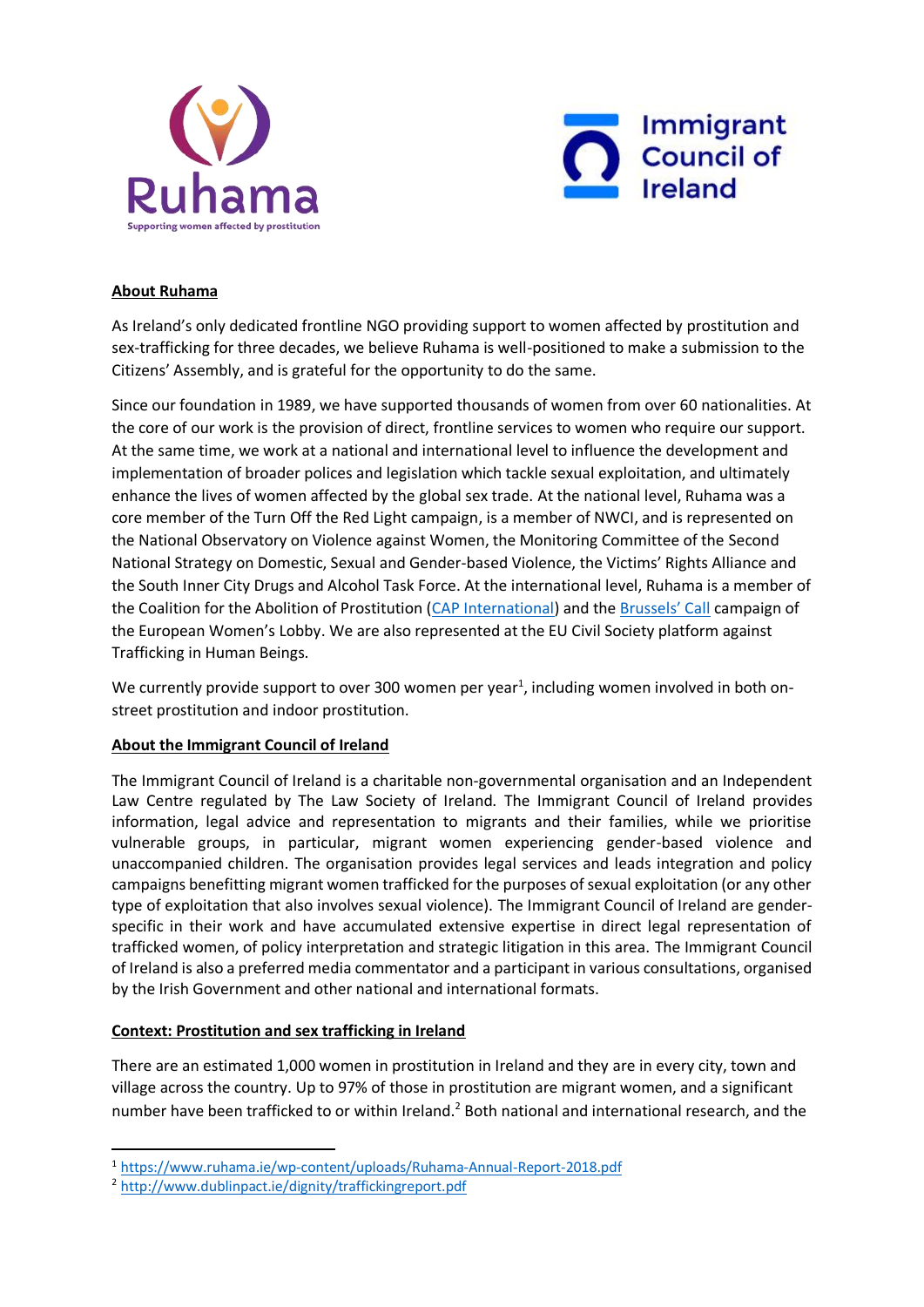



frontline work of Ruhama and the Immigrant Council alike, have shown that women experience violence in prostitution at a high rate – and this violence is at the hands of pimps, traffickers and sex buyers alike. The harms of prostitution encompass the physical, sexual and psychological. This has been well-documented and indicates an urgent obligation to respond to the needs of women, while holding their exploiters accountable under the law.

The push factors that drive women into the sex trade include poverty, precarious immigration status, homelessness and insecure housing, violence and third-party exploitation, and a lack of formal education qualifications. The bulk of the Irish sex trade is controlled by organised crime that includes national and transnational gangs. Modern technology has facilitated an increase in the indoor sex trade across Ireland and has allowed pimps and traffickers to go undetected and operate with impunity. Women are frequently toured around the country to ensure organisers avoid detection and to feed the demand from men who want to purchase sex for 'new' women.

Following years of campaigning by organisations in the Turn Off the Red Light campaign, Ireland introduced progressive legislation within the Criminal Law (Sexual Offences) Act 2017 that decriminalised those selling sexual access and on sale within the sex trade, and criminalised the act of paying for sexual access. This law recognised the inherent violence, exploitation and vulnerabilities endured by women in prostitution as well as the role that men who pay for sex play in fuelling demand and causing enduring harm and trauma to women.

## **Based on all of this, we are calling on the Citizens' Assembly to recommend that the government:**

**1. Increase the provision of holistic supports, including statutory services, to women affected by prostitution and sex trafficking.**

Women affected by prostitution and sex trafficking face myriad challenges, including barriers to exiting the sex trade.

Key areas of concern include:

- Poverty and a lack of viable alternatives
- Immigration status

-

- Homelessness and other precarious housing situations
- Violence, coercion and exploitation
- Physical, sexual and psychological health issues
- A lack of formal educational qualifications and work experience
- Addiction and substance misuse
- Geographic, social and emotional isolation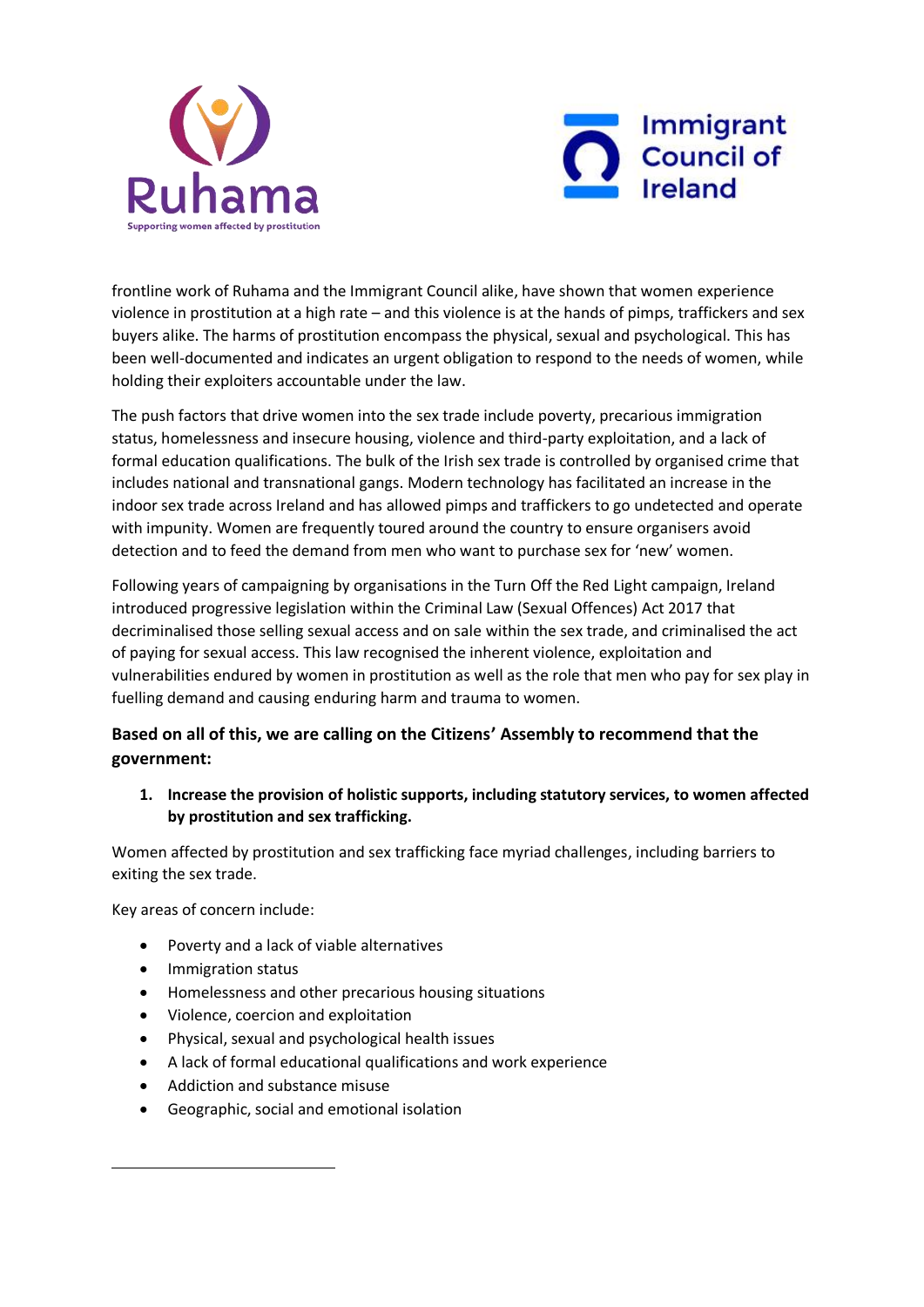



Increased resources must be provided to allow for an enhanced, holistic response to the needs of women affected by prostitution across the country.<sup>3</sup> This includes the provision of specialised and safe, gender-specific accommodation, holistic health services, migration supports, legal services, and further education and training opportunities.

The factors that drive women into prostitution are the same factors that compound to entrench women in the commercial sex trade and prevent them from accessing the supports they need and exiting. Research has shown that up to 90% of women want to exit prostitution at some stage, but find there is a lack of viable alternatives to allow them to do so.<sup>4</sup>

Resources must be delivered through statutory and non-statutory agencies, and stakeholder collaboration is required to ensure the needs of this marginalised group are met.

## **2. Effectively implement legislation to both prevent and respond to sexual exploitation.**

Legislation that deters organised profiteers of prostitution, human traffickers and sex-buyers must be effectively implemented to ensure it results in a reduction in sexual exploitation. Prostitution is predominantly controlled by organised crime gangs operating across the island of Ireland and laws targeting these gangs must be utilised and enforced in order to thwart these operations.

Since the Human Trafficking Act was amended in 2013, there have been no convictions of traffickers in Ireland. According to the 2019 US State Department's Trafficking in Persons report, Ireland has been downgraded to a Tier 2 country for failing to meet even the minimum standards in both preventing and responding to human trafficking.<sup>5</sup> Without applying this legislation properly, traffickers will continue to exploit women in prostitution with impunity.

As recommended in international law, including EU Directive 2011/36/EU on preventing and combating trafficking in human beings and protecting its victims<sup>6</sup>, legislation to disrupt the illicit business of pimps and traffickers and reduce the demand for prostitution was enacted under Part IV of the Criminal Law (Sexual Offences) Act 2017. There have been three convictions to date under the Act and momentum must be increased and maintained in order to ensure this law fulfils the spirit of gender equality that underpins it.

All relevant legislation must endeavour to protect those in the sex trade who do not profit from the prostitution of others. This can be achieved through ongoing training with An Garda Síocháná across the country, and clear implementation guidance from the upper echelons of law enforcement.

**.** 

<sup>&</sup>lt;sup>3</sup> [file:///C:/Users/policy/Downloads/HLWG\\_Interim-Report\\_Geoffrey-Shannon%20\(2\).pdf](file:///C:/Users/policy/Downloads/HLWG_Interim-Report_Geoffrey-Shannon%20(2).pdf)

<sup>4</sup>[https://www.researchgate.net/profile/Melissa\\_Farley2/publication/279716838\\_Prostitution\\_and\\_Trafficking](https://www.researchgate.net/profile/Melissa_Farley2/publication/279716838_Prostitution_and_Trafficking_in_9_Countries_Update_on_Violence_and_Posttraumatic_Stress_Disorder/links/57ec203708aebb1961ffa028/Prostitution-and-Trafficking-in-9-Countries-Update-on-Violence-and-Posttraumatic-Stress-Disorder.pdf) in\_9\_Countries\_Update\_on\_Violence\_and\_Posttraumatic\_Stress\_Disorder/links/57ec203708aebb1961ffa028 [/Prostitution-and-Trafficking-in-9-Countries-Update-on-Violence-and-Posttraumatic-Stress-Disorder.pdf](https://www.researchgate.net/profile/Melissa_Farley2/publication/279716838_Prostitution_and_Trafficking_in_9_Countries_Update_on_Violence_and_Posttraumatic_Stress_Disorder/links/57ec203708aebb1961ffa028/Prostitution-and-Trafficking-in-9-Countries-Update-on-Violence-and-Posttraumatic-Stress-Disorder.pdf) <sup>5</sup> <https://www.state.gov/wp-content/uploads/2019/06/2019-Trafficking-in-Persons-Report.pdf>

<sup>6</sup> <https://eur-lex.europa.eu/legal-content/EN/TXT/PDF/?uri=CELEX:32011L0036&from=en>